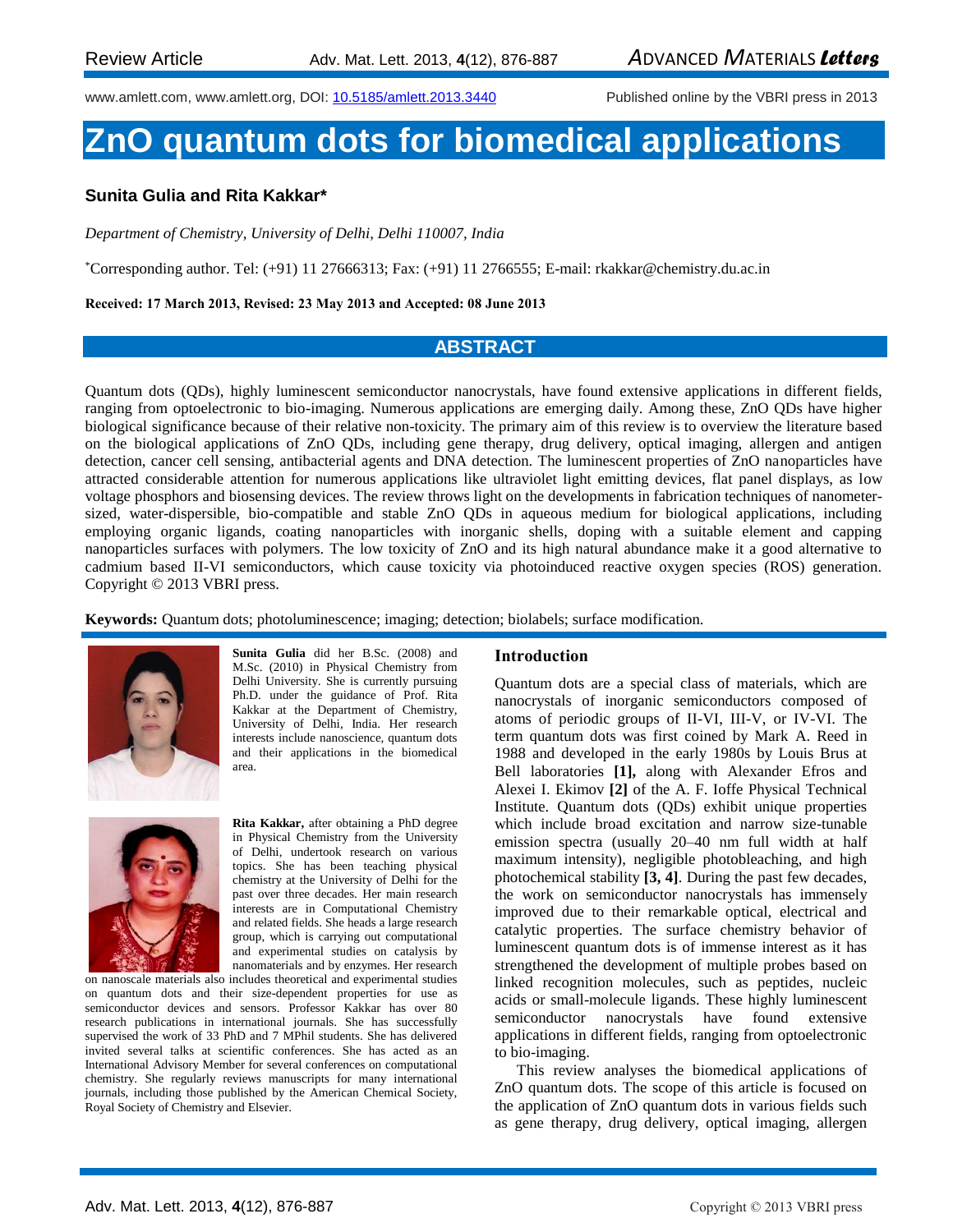and antigen detection, cancer cell sensing, antibacterial agents and DNA detection.

## **Quantum dots in biology**

During the past decade, the photoluminescent semiconductor quantum dots have received considerable attention as biological labels and fluorescent biosensors **(Fig. 1)**. Such quantum dots possess several advantages in comparison with the organic dyes and fluorescent proteins, such as unique optical and electronic properties, size tunable light emission, improved signal brightness, resistance against photobleaching and simultaneous excitation of multiple fluorescence colors. In contrast, organic dyes do not show such tunability. A very broad absorption spectrum enables the excitation of a mixture of quantum dots of different emission colors with a single excitation wavelength, while different excitation wavelengths are needed to excite each organic dye in a solution containing several dyes due to their narrow absorption spectra.



**Fig. 1.** Examples of QDs' bioanalytical and biomedical applications **[5].**

Nanocrystals of CdSe and CdTe **[6]** and CdTe/ZnTe **[7]** are reported to be the most popular biolabels in imaging and detection. Recent works have highlighted the acute toxicity of Cd based core materials on biological systems **[8, 9]** due to the release of toxic heavy metal ions from the core of the material, and formation of reactive oxygen species (ROS). The toxicity of Cd-related compound is an urgent concern as it limits the use of these visible or near IR emitting nanocrystals, especially for applications directly related to human health. Therefore, searching for non-toxic substitutes is the most challenging aspect of working with these materials in the biomedical field.

## **The ZnO quantum dot: An alternative and promising quantum dot**

A promising alternative to Cd-free QDs is ZnO. Different aspects of Zn-based quantum dots ranging from the materials aspects in terms of nanocrystal shapes (wire, rod, cone and spherical), lattice structures, doping and surface modifications **[10-13]** to optoelectronic aspects such as luminescence properties, banding energy and band gap studies **[14, 15]** have been studied recently. Due to its wide bandgap (3.37 eV) and high exciton binding energy (60 meV), the importance of zinc oxide (ZnO), among other metal oxides has been increasing tremendously in various fields. It is one of the versatile materials with extensive applications in medicines, pigments, photo-catalysts, solar cells, chemical sensors, piezoelectric transducers,

transparent electrodes, electroluminescent devices and ultraviolet laser diodes. The ZnO quantum dot is an environmentally friendly material and has great potential application in the field of biology such as bio-imaging and cancer detection. Low material cost and excellent biocompatibility makes the ZnO QD an excellent candidate for biomedical applications.

## **Properties of ZnO quantum dots**

## *Quantum confinement*

Compared to their bulk counterparts, ZnO nanostructures exhibit novel optical and electronic properties due to the quantum confinement of excitons and phonons in nanostructures **[16-19]**. The phenomenon of quantum confinement arises once the diameter of the particle is of the same magnitude as the wavelength of the electron wave function. Quantum confinement generally results in widening of the band gap, *i.e*. the gap between the conduction band and the valence band, increases as the size of the nanostructure decreases **(Fig. 2)**. It is because of the quantum confinement effect that quantum dots of the same material with different sizes exhibit various colors.

ZnO QDs having sizes <3.6 nm experience strong quantum confinement in all the dimensions, *i.e.* movements of electrons and holes are restricted in all three directions. Thus, the density of states for this zero dimension (0D) system will be delta functions. Small spatial correlation between electrons and holes produce a significant change in the optical properties of these quantum dots.



**Fig. 2.** Illustration of size-tunable quantum dots and creation of the exciton (electron-hole pair) upon photoexcitation followed by radiative recombination (fluorescence emission) or relaxation through trap states **[20]**.

## *Luminescence properties*

As already discussed, ZnO quantum dots have received considerable attention owing to their unusual electronic and optical properties. The optical and electronic properties of semiconductor nanoclusters arise from the interaction between electrons, holes, and their local environments. Quantum dots absorb photons when the excitation energy exceeds their bandgap and after absorbing energy, an electron may jump from the ground state to a higher excited state. The energies associated with such optical absorptions are directly determined by the electronic structure of the material. The excited electron and hole forms an exciton. The electron may recombine with a hole and relax to a lower energy state, ultimately reaching the ground state.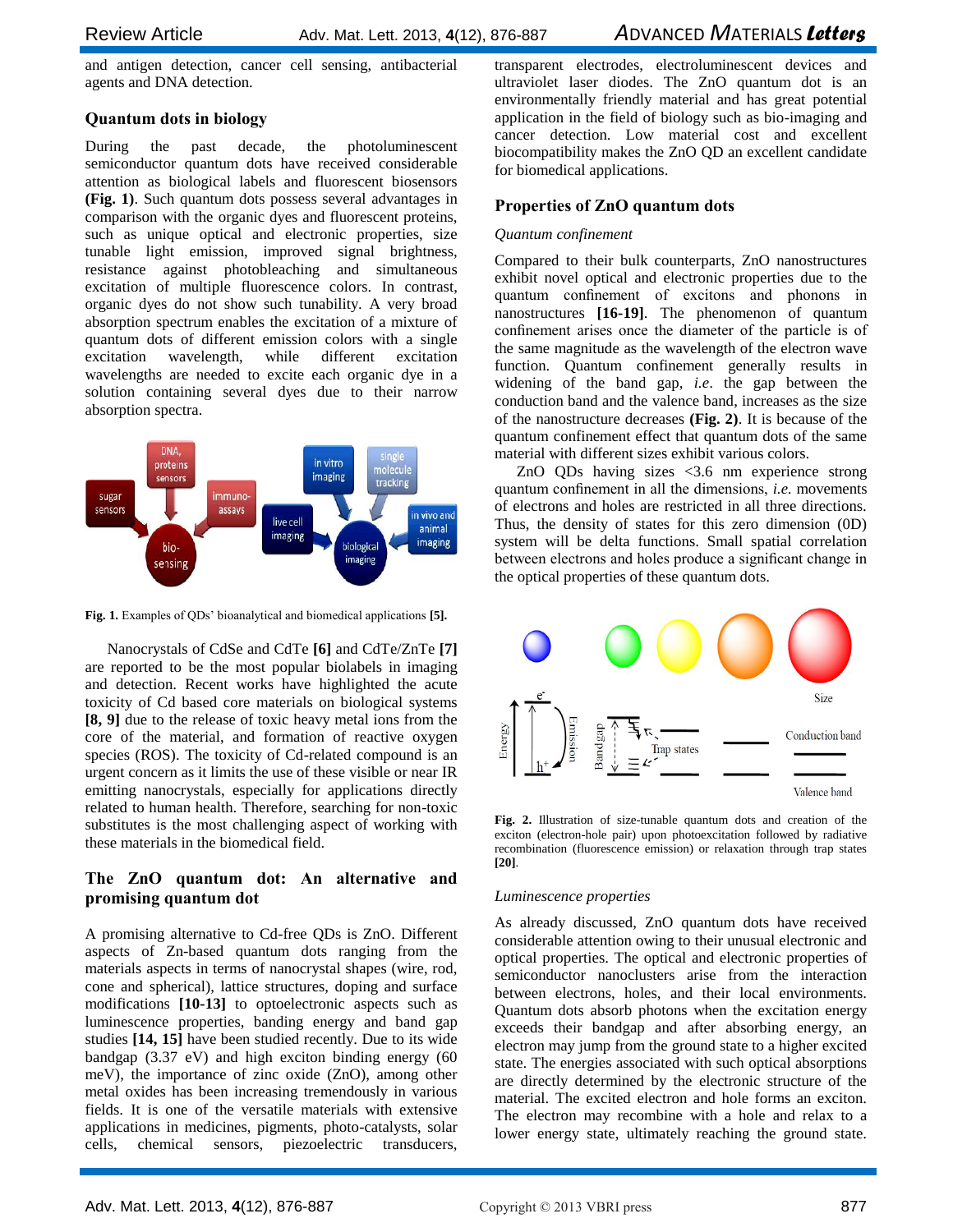The excess energy resulting from the recombination and relaxation may be either radiative (emit photon) or nonradiative (emit phonons). Radiative relaxation results in spontaneous luminescence from quantum dots. Luminescence may result from band-edge or near bandedge transitions.

For wurtzite ZnO, there are normally two photoluminescent emission bands; one is centred in the UV region and the other in the visible region. The UV emission arises due to photo-generated electron recombination with holes in the valence band or in traps near the valence band **(Fig. 3),** while the mechanism for the second component *i.e*. visible emission (also called deep-level emission) is controversial.



**Fig. 3.** UV component of ZnO nanoparticles.

Different plausible luminescence mechanisms have been proposed to explain the origin of the visible emission **[21]**. The two most cited mechanisms, (A) recombination of a shallowly trapped electron with a hole in a deep trap, (B) recombination of an electron in a singly occupied oxygen vacancy with a photo-generated hole in the valence band **[22],** are shown in **Fig. 4**.



**Fig. 4.** Visible component of ZnO nanoparticles.

The size of ZnO quantum dots is used to tune the band gap across a major portion of the visible spectrum. A progressive blue shift from 3.43 to 3.65 eV was observed as the size of the ZnO quantum dot decreases **[23]**. This ability of using "size" as a variable in tailoring the optical properties of the ZnO QDs has made these quantum dots excellent candidates for biosensing applications owing to their unique optical properties.

#### **Surface modification**

ZnO QDs are promising alternatives for diagnosis and imaging due to their non-toxicity, thermal and chemical stability, but their aqueous instability has markedly limited their use. Conventional ZnO quantum dots are not very stable in water. This instability is related to their surface luminescent mechanisms, as water will exchange the organic protecting groups on the ZnO surface attacking the luminescent centers and destroy them rapidly. In recent years, different strategies for their surface modification have been developed for the transfer of hydrophobic ZnO QDs in water with preservation of their luminescent properties. Highly luminescent (visible to the naked eye on UV illumination), transparent, chemically pure, and crystalline ZnO QDs using LP-PLA (liquid-phase pulsed laser ablation) without the aid of any surfactant have been reported **[24]**. The emission wavelength was tuned by varying the native defect chemistry of ZnO QDs and the laser fluence. These highly luminescent, nontoxic and biofriendly ZnO QDs have exciting application potential as fluorescent probes in biomedical applications by easily attaching biomolecules to the bare surface of these quantum dots.

Surface effects significantly influence the functionality of semiconductor nanocrystals. Studies on the surface morphology of semiconductor nanoparticles indicate that the irregular morphology and defects affect the luminescent property of ZnO quantum dots. Surface modification of ZnO quantum dots by mercaptoacetic acid (MAA) **[25]** resulted in a major impact on the luminescence properties of ZnO quantum dots because it can strongly adsorb and etch quantum dots through its mercapto-functional group, thus modifying and reducing the surface defects significantly, which improves the exciton emission peak and luminescence properties by preventing reunion.



**Fig. 5.** Surface functionalization of quantum dots using various capping ligands **[26]**.

In MAA modified ZnO QDs, electrons get transferred to the lowest unoccupied orbital of mercaptoacetic acid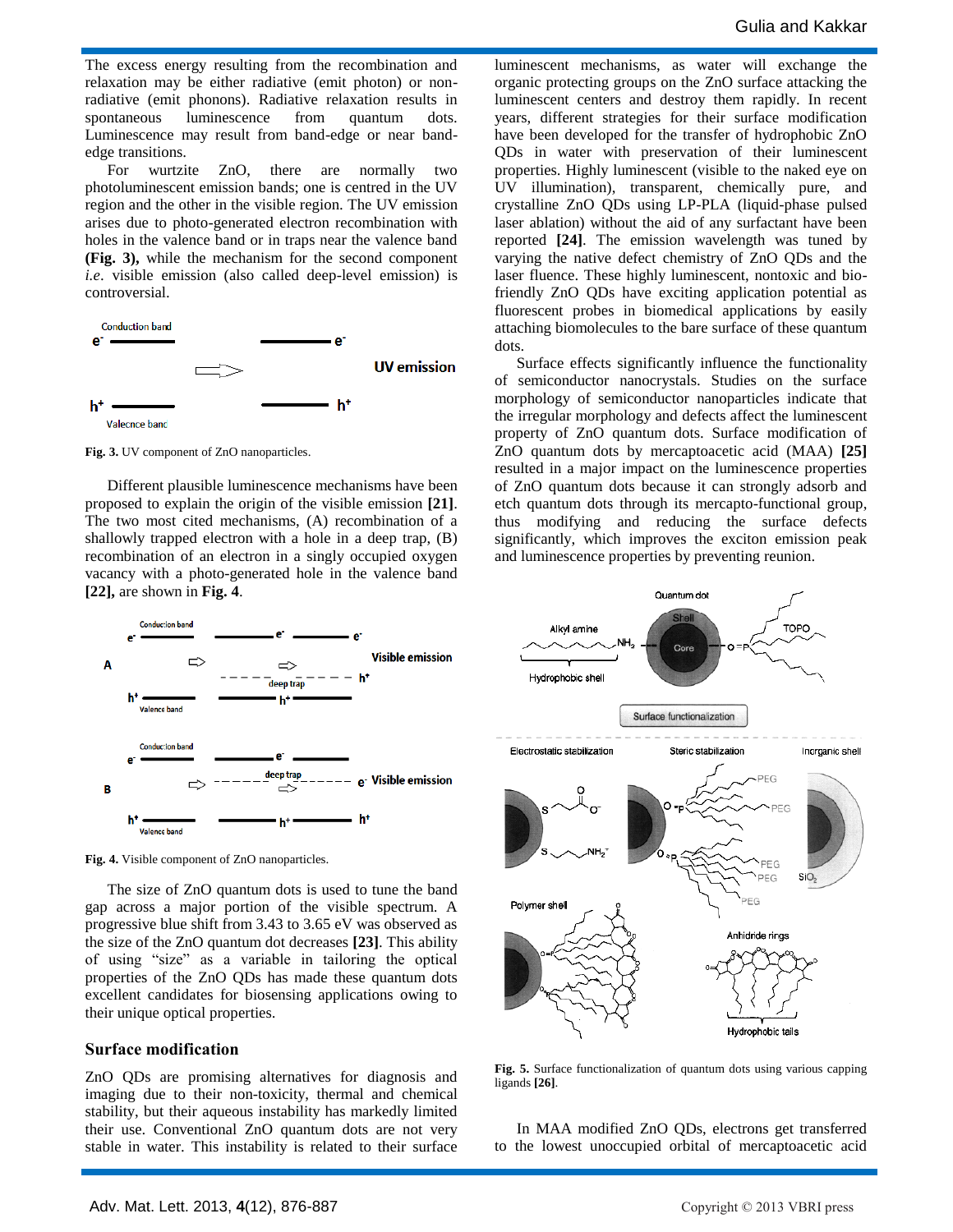through non-radiative transitions from the conduction band and exciton energy, thus decreasing the probability of electronic transition for transfer from the exciton energy back to the valence band, because of the enhancement of non-radiative transition of electrons. This modification results in exciton fluorescence quenching with decreased fluorescence intensity and provides stability and certain ability to resist electrolytes, which is an important reference value for using ZnO QDs as bio-analysis markers.

Passivation with ligands or high band gap semiconductor shells is necessary to reduce surface trap densities, which causes enhancement in the quantum yield and thus increases photostability **(Fig. 5)**. Because of its large band gap and large excitation binding energy, ZnO can also be used for new applications in bio-imaging after careful surface modifications. ZnO has high surface-to-volume ratio at the nanometer scale, and hence surface defects play an important role in its properties. An essential surface modification needs to be done for each of the desired applications. In order to protect ZnO nanoparticles and improve their optical properties, polymers, alkoxysilanes, oleic acid, etc. are mixed with ZnO QDs or ZnO surfaces are passivated with these surface modifying agents to produce various nanocomposites. These ligands have been used to stabilize the ZnO QDs by coordinating with the metal atoms on the ZnO surface. The subsequent section will highlight how the surface modification of ZnO quantum dots brings about drastic changes in their luminescent properties, quantum yields and photostability.

## *Polymer-capped ZnO quantum dots*

The stabilization of the photophysical properties of the core can be effectively achieved by coating ZnO QDs with a polymer shell. Ultrastable (ZnO) polymer core–shell nanoparticles with core diameter of 2.1 nm have been synthesized by co-polymerization of these nanoparticles with methyl-methacrylate **[27]**. A similar strategy was proposed to prepare water-stable poly(methacrylic acid)(PMMA)-capped ZnO QDs by co-polymerization with methacrylic acid to produce ZnO@PMMA microspheres (about 150 nm in diameter), exhibiting blue fluorescence with photoluminescence quantum yield (PL  $QY$ ) = 22% **[28]**. Small-sized ZnO@polymer core-shell nanoparticles (diameters of *ca.* 3-4 nm) were reported in 2008 for labeling live cells **[29]**. Small-sized 2-(dimethylaminoethyl) ethyl methacrylate (DMAEMA) coated ZnO quantum dots (diameter *ca.* 4 nm) exhibiting strong yellow luminescence with PL QY of 21% have been reported **[30]**. Such small size nanoprobes of ZnO have been used for cell imaging, and are very critical for successful *in vivo* application, since large-sized probes are not suitable for the biological and medical fields, especially for labeling functional subcellular or proteins as they significantly reduce biostability, diffusion and circulation processes, and increase undesired non-specific binding.

A different kind of polymer (biodegradable) that can also be used to stabilize the photophysical core of ZnO has been proposed **[31]**. Hollow nanospheres of chitosan-ZnO nanoparticles (CS-ZnO NPs) consisting of a cationic polymer CS and an anionic monomer acrylic acid (AA) with an average diameter of *ca.* 150 nm exhibiting strong

blue-emission, centered at 440 nm were prepared. Therefore, the CS-ZnO NPs with tunable and bright fluorescence were expected to be simultaneously used as carriers for guest materials and for biological fluorescent labeling. Because of their inherent biocompatibility and biodegradability, such materials (CS-ZnO NPs) have many potential applications in bio-medicine, including tissue engineering, drug delivery and bio-sensors. For example, Shukla *et al*. **[32]** have used core-shell nanocomposites based on zinc oxide encapsulated chitosan-*graft*-poly(vinyl alcohol) (ZnO/CHIT-g-PVAL) for glucose sensing. The authors propose that the biosensor system could also be used for the effective determination of cholesterol, triglycerides, etc. in micro/nano molar concentrations.

## *Siloxane and poly(amidoamine) capped ZnO quantum dots*

Organosilanes are highly interesting candidates for surface modification and stabilization of ZnO nanocrystals in order to inhibit decomposition in aqueous media. Owing to the ability of silane molecules to form covalent siloxane bonds with the metal oxide surface, these molecules are found to create a shielding barrier **[33, 34]** of cross-linked silanes (polysiloxanes) that protect the nanocrystal at the core. ZnO quantum dots were modified with 3 amminopropyltrimethoxysilane, where the ammine groups at the periphery contribute to the stability of these quantum dots **[35]**. In order to improve the PL intensity and to redshift the fluorescence emission peaks, a second capping  $(SiO<sub>2</sub>$  or TiO<sub>2</sub>) was introduced at the periphery of ZnO@APTES nanocrystals. A strong fluorescence was observed in the cell walls of the vascular cylinder when mungbeans seeds were germinated in the presence of these ZnO colloidal dispersions **[36]**. These observations indicate a good uptake of the nanocrystals and their great potential in bio-imaging studies.

Highly luminescent water-soluble ZnO quantum dots were synthesized by covalent attachment of PAMAM (poly(amidoamine)) dendrons having the siloxane group at the focal point **[37]**. PAMAM dendrimers have been significantly used as carriers for enhancing bioavailability of drugs and nanoparticles due to their branched nature, high water affinity and multivalent surface groups, providing easier attachment of surface moieties. The PL QY of ZnO@PAMAM reached 59% after 20 days, probably due to a surface-ordering of the siloxane-capping, which results in ZnO QDs with more efficiently protected luminescent centers from water attack. These highly luminescent ZnO QDs were successfully used for imaging of the gram positive bacteria *staphylococcus aureus* and the biocompatibility of these quantum dots was markedly improved compared to Cd-based ones, as growth inhibition tests showed that these dots could be used with concentration up to 1 mM without altering the cell growth.

## *Carboxymethyl β-cyclodextrin capped ZnO quantum dots*

In an alternative method of surface passivation of ZnO quantum dots, highly stable and water soluble ZnO/MgO nanocrystals were prepared by capping these nanocrystals with carboxymethyl β–cyclodextrin (CMCD) cavities **[38]**. Capping the nanocrystals by cyclodextrin cavities renders the nanocrystal surface hydrophilic due to the existence of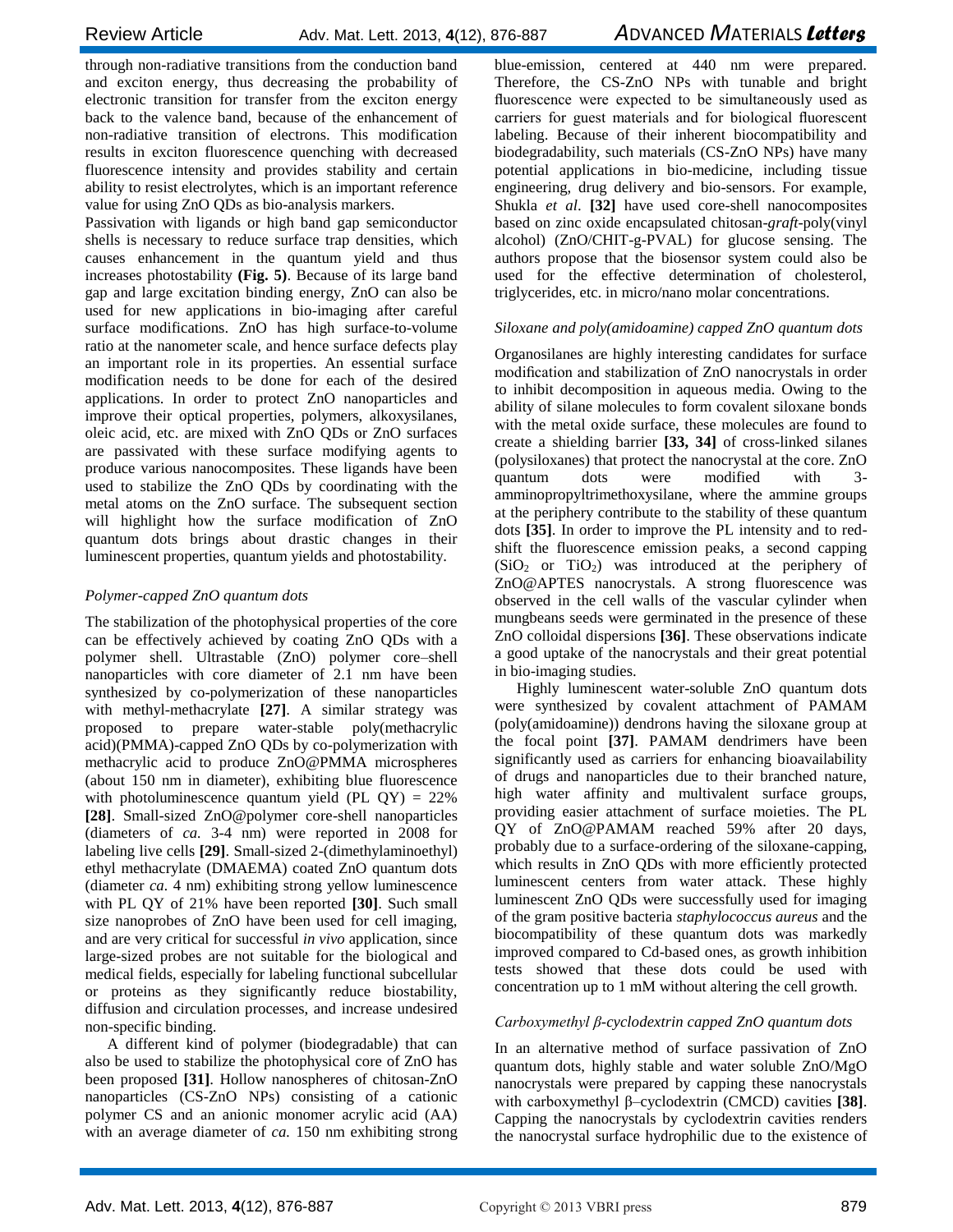hydroxyl groups on the rim of the cyclodextrin cavity **[39]**. The surface-anchored cyclodextrin was found to retain its host capabilities for inclusion of small hydrophobic molecules. Herein, fluorescence resonance energy transfer (FRET) occurs from the visible light emitting ZnO/MgO nanocrystals to Nile Red in the noncovalent supramolecular CMCD ZnO/MgO-Nile Red assembly, showing ZnO/MgO QDs to be excellent donors in FRET to Nile Red. The Nile Red emission following resonance energy transfer exhibits a pronounced thermochromic shift (linear blue shift with increasing temperature). Thus, the CMCD-capped ZnO/MgO quantum dots Nile Red assembly could be used as thermometers in aqueous solutions.

#### *Phospholipid-micelle-encapsulated ZnO quantum dots*

Successful encapsulation of ZnO nanocrystals within the nonpolar core of phospholipid micelles has been reported **[40]**. Due to their specific properties, such as low critical micelle concentration and high aqueous stability, such micelles act as stabilizers of nanoparticles and also make them capable of site-specific drug delivery. These micelle encapsulated zinc oxide (ZnO) optical probes ensure longer cell viability and ultimately longer imaging times, and they are ideally suited for bioimaging applications due to accurate selection of the input wavelength, photobleaching resistance and no heat dissipation into the cells. The successful internalization of ZnO-FA nanoparticles in live cells further highlights the great potential of these micelles encapsulated ZnO nanoprobes for photochemical interactions inside the cells, such as photodynamic therapy.

#### *Doped ZnO quantum dots*

Doping with suitable elements is an effective approach to modify the electronic, optical and magnetic properties of semiconductor nanocrystals **[41, 42]**. Rare-earth (RE) elements, as dopants of semiconductors, have a great possibility to efficiently modulate the emission in the visible range due to their unique optical properties and excellent qualification to be radiative centers **[43]**. Recently, the luminescence properties of ZnO nanostructures doped with various rare earth like Ce **[44],** Eu **[45],** Dy **[46, 47],** Tb **[48],** Yb and Tm **[49]** have been widely studied, as they have distinct advantages over heavy metal-containing QDs. ZnO quantum dots with high luminescent properties can be used in many applications such as cell imaging, light-emitting diodes, and anticounterfeiting purposes. Gd-doped ZnO QDs through surface modification with *N*-(2-aminoethyl) aminopropyltrimethoxysilane **[50]** have been reported. These Gd doped ZnO QDs were successfully used for the fluorescence imaging of HeLa cells, as the MTT cell proliferation assay indicated such dots to be nontoxic up to 1 mM.

In another work, luminomagnetic (luminescent and magnetic, simultaneously) Fe-doped ZnO nanoparticles, which seemed to possess the relevant properties like small size, luminescence and good magnetism **[51],** were reported. The surface of the luminomagnetic nanoparticles was modified with *N*-(2-aminoethyly) aminopropyl trimethoxysilane and next conjugated with folic acid using EDC and *N*-hydroxysuccinimide. Because folate receptors

are over-expressed on numerous human cells (breast, ovaries, lungs, kidneys), the folic acid conjugated ZnO:Fe luminomagnets have great potential for various biomedical applications. Thus, surface modification with folic acid makes these doped ZnO QDs feasible nanocarriers for bio imaging applications by combining the specificity of folate receptors on cancer cells with the unique optical and magnetic properties of ZnO nanoparticles in order to develop biocompatible molecular imaging agents, drug delivery systems, and hyperthermia agents.

#### **Biological application of ZnO quantum dots**

This section will highlight the biological applications of ZnO quantum dots in various fields.

Table 1. Comparative study of the features of nanoparticle vectors with regard to conventional viral and non-viral vector **[52]**.

| <b>Features</b>               | <b>Viral-vectors</b>                                                            | <b>Non-viral vectors</b>                                  | Nanoparticle                                                                |
|-------------------------------|---------------------------------------------------------------------------------|-----------------------------------------------------------|-----------------------------------------------------------------------------|
|                               |                                                                                 |                                                           | vectors                                                                     |
| Efficiency                    | High                                                                            | Low                                                       | Can be high                                                                 |
| Synthesis and<br>modification | <b>Function determined</b><br>by viral structures<br>and not easily<br>modified | Hard to incorporate<br>multiple functions                 | Easy to<br>incorporate<br>different functions<br>a single<br>on<br>particle |
| Immunogenicity                | Elicit strong immune<br>response                                                | Can be controlled                                         | Can be controlled                                                           |
| Size                          | Size restricted (30 -<br>100 mm)                                                | Individual<br>dendrimers $(< 2$ nm)<br>polymers (> 50 nm) | Size tunable from 1<br>to $200 \text{ nm}$<br>nm                            |

*Polycation-capped ZnO quantum dots: A new type of transgenic vector*

Gene therapy is defined as delivery of functional genes to target cells for achieving therapeutic effects. It is considered as a potential medical revolution. The application of gene therapy in the suppression or replacement of malfunctioning genes holds great promise for the cure of a number of disease at the genetic level. Gene delivery systems are categorized as viral and nonviral based. The viral gene delivery system shows a high transfection yield. However, a number of disadvantages, such as oncogenic effects and immunogenicity lead to the development of non-viral gene therapy, an efficient safe vector for gene therapy. It has advantages, such as low host immunogenicity and relatively simple production, forming stable complexes with plasmid, and enhancing cytocompatibility. A new gene delivery system based on various nanoparticulate approaches like cationic lipids, cationic polymers, gold nanoparticles, magnetic nanoparticles, quantum dots, silica nanoparticles, fullerenes, carbon nanotubes, and supramolecular systems **[52]** has been reported. **Table 1** demonstrates the comparison of various features of nanoparticle vectors with regard to conventional viral and non-viral vector in genedelivery systems.

Recent work on surface modification of QDs has led to the development of a new generation of probes for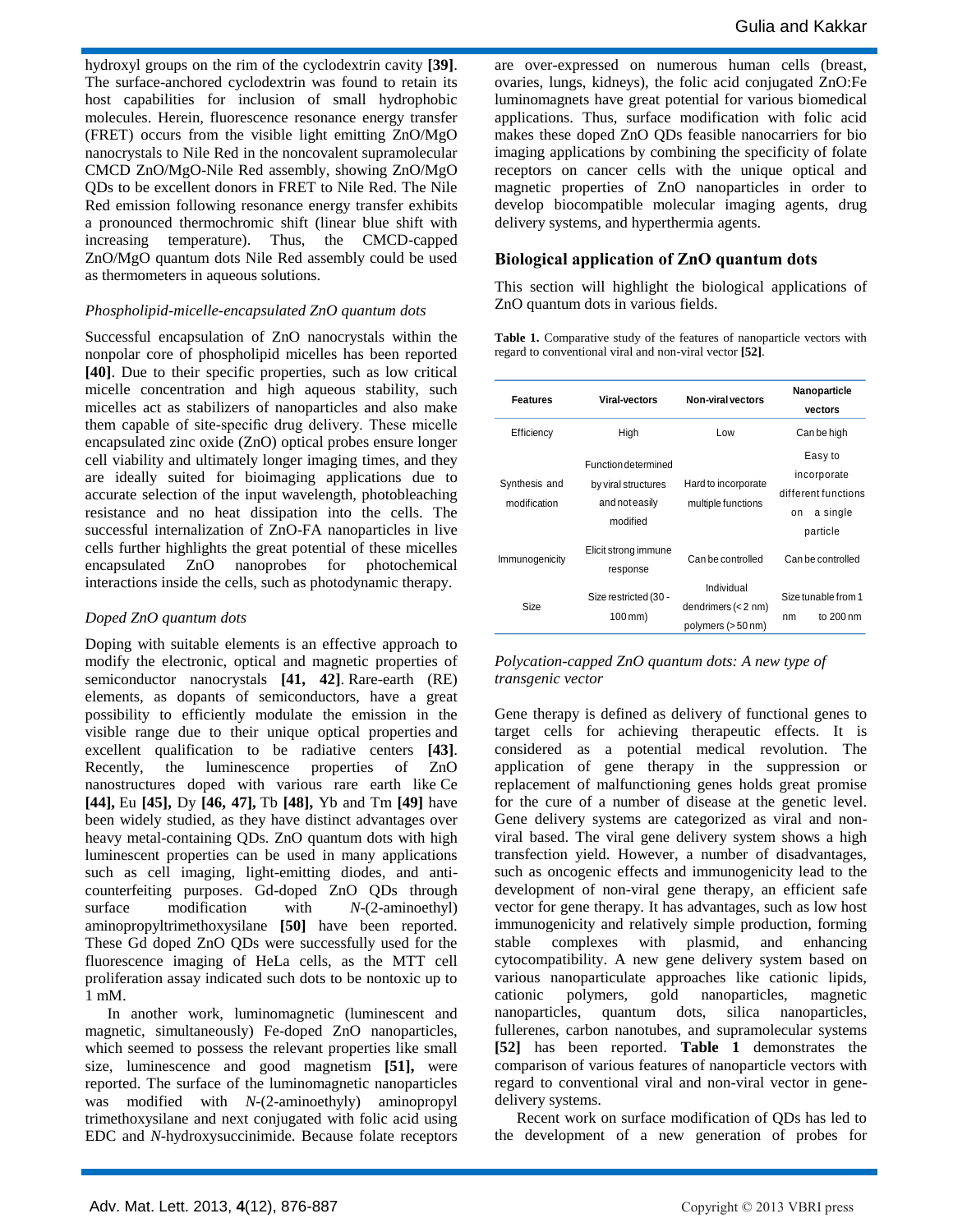traceable targeted drug/gene delivery **[53-55]**. CdSe QDamphipol technology for intracellular delivery and real-time imaging of siRNA into cancer cells with significantly reduced cytotoxicity **[56]** has been reported. 2-vinyl pyridine functionalized silicon quantum dots **[57]** and QDpeptide conjugates **[58]** were also developed for SiRNA transfection and therapeutic imaging. Water soluble and cysteamine capped CdTe QD vectors, conjugated with plasmid DNA via electrostatic interaction, have been reported. The formation of QD-DNA complexes allows controllable release of DNA and gene expression in HEK293 cells in the visible mode **[59]**.

QD-decorated plasmid DNA has been utilized for longterm intracellular and intranuclear tracking of CHO-K1 cells by conjugating plasmid DNA to phospholipid/polyethylene oxide-encapsulated CdSe/ZnS QDs via PNA–SPDP linker **[60]**. The problem associated with CdSe QDs was addressed by developing low cytotoxic ZnO QD based non-viral vectors with dual functions of delivering plasmid DNA and labeling cells through surface modification with PDMAEMA (poly(2- (dimethylamino)ethylmethylacrylate)). Herein, three PDMAEMA-ZnO QDs, namely QD-1, QD-2, and QD-3, respectively, were prepared on the basis of increasing MAA (methacrylate) content. The PDMAEMA–modified ZnO quantum dots can be used as nonviral vectors for gene delivery due to the ability of the external positive PDMAEMA and internal negative polymethacrylate to condense DNA **(Fig. 6)**.



**Fig. 6.** ZnO QD/pDNA complex formation **[61]**.

Among all the three QDs, QD-3 fails to protect DNA effectively (exhibiting lower transfection efficiency) due to weak electrostatic interaction between ZnO QDs and DNA resulting from higher content of the MAA unit in the copolymer, which profoundly weakens the ability of tertiary amines in PDMAEMA to condense DNA due to the reduction of net positive charge density **[61]**. It is anticipated that the polycation capped ZnO QDs hold great potential as a new type of transgenic vector, as they could mediate an efficient transfer of plasmid DNA into CoS-7 cells with much lower toxicity, and allowed real imaging of gene transfection in live cells.

#### *Chitosan encapsulated ZnO quantum dots: A smart drug delivery nanocarrier*

Semiconductor quantum dots, known as tiny light-emitting nanoparticles, are a new class of fluorescent labels for drug delivery systems and for imaging applications. In many cases, the malignancy of tumors is detected only at advanced stages when chemotherapeutic drugs become

increasingly toxic to healthy cells. To improve this condition, both targeted drug delivery **[62]** and early detection of cancer cells need to be extensively investigated **[63]**. Tumor targeting drug delivery systems generally combine a tumor recognition moiety such as folate receptors that are overexpressed on tumor cells with a drug loaded vesicle **[64-67]**.

Chitosan, a natural polymer of *N*-acetyl glucosamine and D-glucosamine, with one amino group and two hydroxyl groups, is attractive for the encapsulation of quantum dots. Chitosan encapsulated nanoparticles are good drug carriers and have attracted increasing attention for their wide applications in, for example, loading protein drugs, gene drugs, and anticancer chemical drugs because chitosan enables properties such as (a) chelation of metal ions, water solubility and ease of processing **[68-70],** (b) easier ligand attachment for targeted drug delivery through the reactive amine group, (c) bio-compatibility and noncytotoxicity **[71],** (d) strong electrostatic interaction with negative charged biomolecules and quantum dots **[72],** and (e) the solubility of chitosan in mild acid (endosomal pH 5.3) and insolubility in physiological pH (7.4) prevents the untimely release of the encapsulated drug before the target site is reached.

Numerous quantum dots-based drug delivery systems have been explored, because the long-term fluorescence stability of the QDs is very attractive for visualization of drug distribution *in vivo*. CdSe core quantum dots are currently being researched and have shown long term fluorescence stability **[72]**. The unique optical properties of CdSe/ZnS luminescent QDs have been utilized to examine tumor cell selection internalization for anticancer drugs **[73]**. Although the use of CdSe core quantum dots for *in vivo* visualization was demonstrated, CdSe/ZnS QDs were found to be cytotoxic upon oxidation and UV exposure, even after the toxic cadmium is encapsulated in a protective shell of ZnS, destroying the QD effect **[74]**. Thus they are not appropriate as an *in vivo* experimental tool.

In recent years, ZnO quantum dots have been investigated as multifunctional smart drug delivery nanocarriers due to their low toxicity. The "ZnO-chitosanfolate" system can be used as a nanocarrier for delivery of doxorubicin (DOX), an antineoplastic agent used in tumor treatments, through physical and chemical interactions **[75]**. The scheme for the synthesis of biofunctionalized chitosan and subsequent encapsulation of QDs to obtain ZnO-QD– chitosan–folate carriers is given in **Fig. 7**, and it also shows the incorporation of the anti-cancer drug (doxorubicin hydrochloride, DOX) as Step 3.

The rate of drug release from the nanocarrier depends on several factors, including pH, particle size, surface properties, degradation rate, interaction force of drug binding to the surface and rates of hydration and dehydration of the polymers **[76, 77]**. Conventionally, drugs are loaded into the nanoparticle via weak interactions, *e.g.* physical adsorption, electrostatic interaction, and p–p stacking and, as a result, the release of drug is achieved by breaking of these interactions. The presence of folic acid in the ZnO-QD-chitosan-folate carrier weakens the electrostatic interaction between DOX and ZnO QDs accounting for the release of DOX.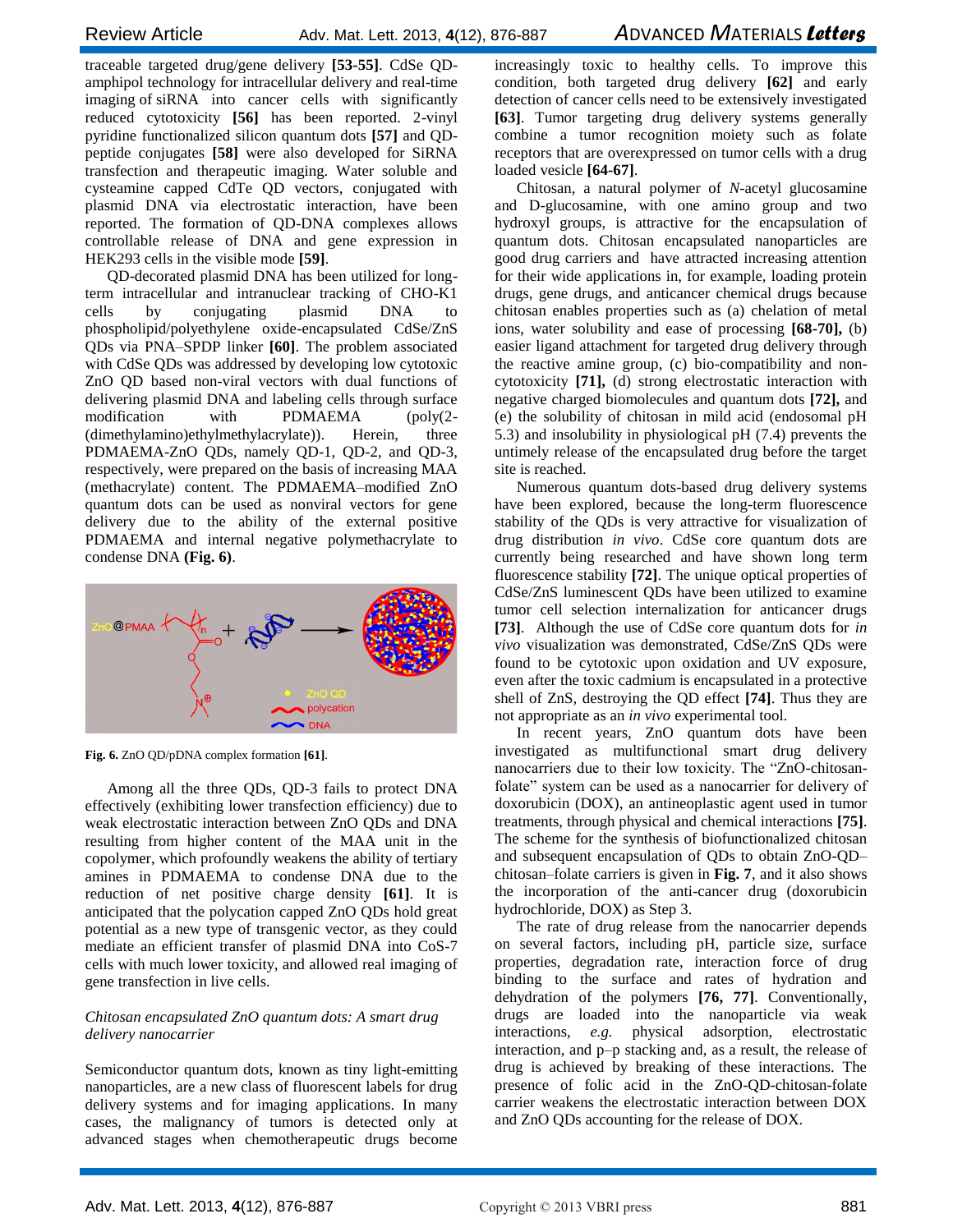In another work, ZnO QDs have also been evaluated as a platform for targeted and pH responsive intracellular delivery of DOX **[78]**. Herein, acidic conditions cause rapid dissolution of ZnO QDs by disfavoring the reaction between  $Zn^{2+}$  and DOX, resulting in the release of DOX molecules to the cytosols, killing the cancer cells. Hence, this approach provides a valuable ZnO QDs-based nanovector that can simultaneously realize targeting, diagnosis, and therapy of cancer cells. Recent work **[73, 78]**  points towards the application of water dispersed ZnO quantum dots with long term fluorescence stability in the design of new drug release carriers.





**Fig. 7.** Preparation of folate conjugated chitosan (1), encapsulation of ZnO QDs with folate-conjugated chitosan (2) and the drug-loading step (3), where biofunctionalized chitosan loaded with drug is used to encapsulate QDs **[74]**.

The rate of drug release from the nanocarrier depends on several factors, including pH, particle size, surface properties, degradation rate, interaction force of drug binding to the surface and rates of hydration and dehydration of the polymers **[76, 77]**. Conventionally, drugs are loaded into the nanoparticle via weak interactions, *e.g.* physical adsorption, electrostatic interaction, and p–p stacking and, as a result, the release of drug is achieved by breaking of these interactions. The presence of folic acid in the ZnO-QD-chitosan-folate carrier weakens the electrostatic interaction between DOX and ZnO QDs accounting for the release of DOX.

In another work, ZnO QDs have also been evaluated as a platform for targeted and pH responsive intracellular delivery of DOX **[78]**. Herein, acidic conditions cause rapid dissolution of ZnO QDs by disfavoring the reaction between  $Zn^{2+}$  and DOX, resulting in the release of DOX molecules to the cytosols, killing the cancer cells. Hence,

this approach provides a valuable ZnO QDs-based nanovector that can simultaneously realize targeting, diagnosis, and therapy of cancer cells. Recent work **[73, 78]**  points towards the application of water dispersed ZnO quantum dots with long term fluorescence stability in the design of new drug release carriers.

#### *Gd doped ZnO quantum dots: Excellent magnetic resonance and fluorescence imaging (MRI-FI) nanoprobes*

Magnetic resonance imaging (MRI), one of the most important noninvasive imaging techniques, has been widely used in radiology to visualize detailed internal structures. This technique has certain advantages, such as deep penetration into tissue, providing anatomical details and high quality three dimensional images of soft tissue in a non-invasive monitoring manner **[79, 80]**, but lower sensitivity and its inability to resolve objects larger than a few micrometers in size makes this technique less beneficial for bio-medical application. On the contrary, the fluorescence imaging (FI) technique promises higher sensitivity and the potential for real-time imaging, but the major drawback of this technique is the limited spatial resolution, making it difficult to translate two-dimensional information to the three-dimensional surgical field **[81, 82]**. Therefore, it was suggested that the limitations associated with both the techniques can be effectively overcome by integrating magnetic resonance and optical imaging functionalities into a single nanostructure **[83]**. Several different strategies have been directed to developing MRI-FI nanoprobes due to their prominent advantages for medical diagnosis, such as paramagnetic ions doped quantum dots **[84-86]** and silica encapsulated quantum dots **[87]**. However, encapsulation by silica shell may lead to difficulty in single probe detection, as this strategy increases the particle size, which is not suitable for labeling functional subcellular proteins **[88, 89]**.

**Table 2.** Band gap variation with different size of Gd doped ZnO quantum dots **[89]**.

| ZnO QDs with       | Size <sup>a</sup> | <b>Size</b> b | Band gap $\circ$ |
|--------------------|-------------------|---------------|------------------|
| different X values | (nm)              | (nm)          | (eV)             |
| 0                  | 6                 | 5.7           | 3.42             |
| 0.02               | 5.18              | 5.11          | 3.435            |
| 0.04               | 5.02              | 4.96          | 3.44             |
| 0.05               | 4.39              | 4.36          | 3.47             |
| 0.08               | 4.14              | 3.9           | 3.49             |
| 0.10               | 3.95              | 3.8           | 3.50             |
| 0.12               | 3.76              | 3.56          | 3.52             |
| 0.30               | 3.55              | 3.27          | 3.55             |

<sup>a</sup>measured by XRD, <sup>b</sup>determined using Meulenkamp's empirical formula, **<sup>c</sup>**measured by UV-Vis spectra.

A simple and versatile method was used to develop excellent MRI-FI nanoprobes by doping Gd ion in ZnO QDs  $[90]$ . These nanoprobes are  $T_1$  positive contrast agents that provide better reliability for clinical diagnosis by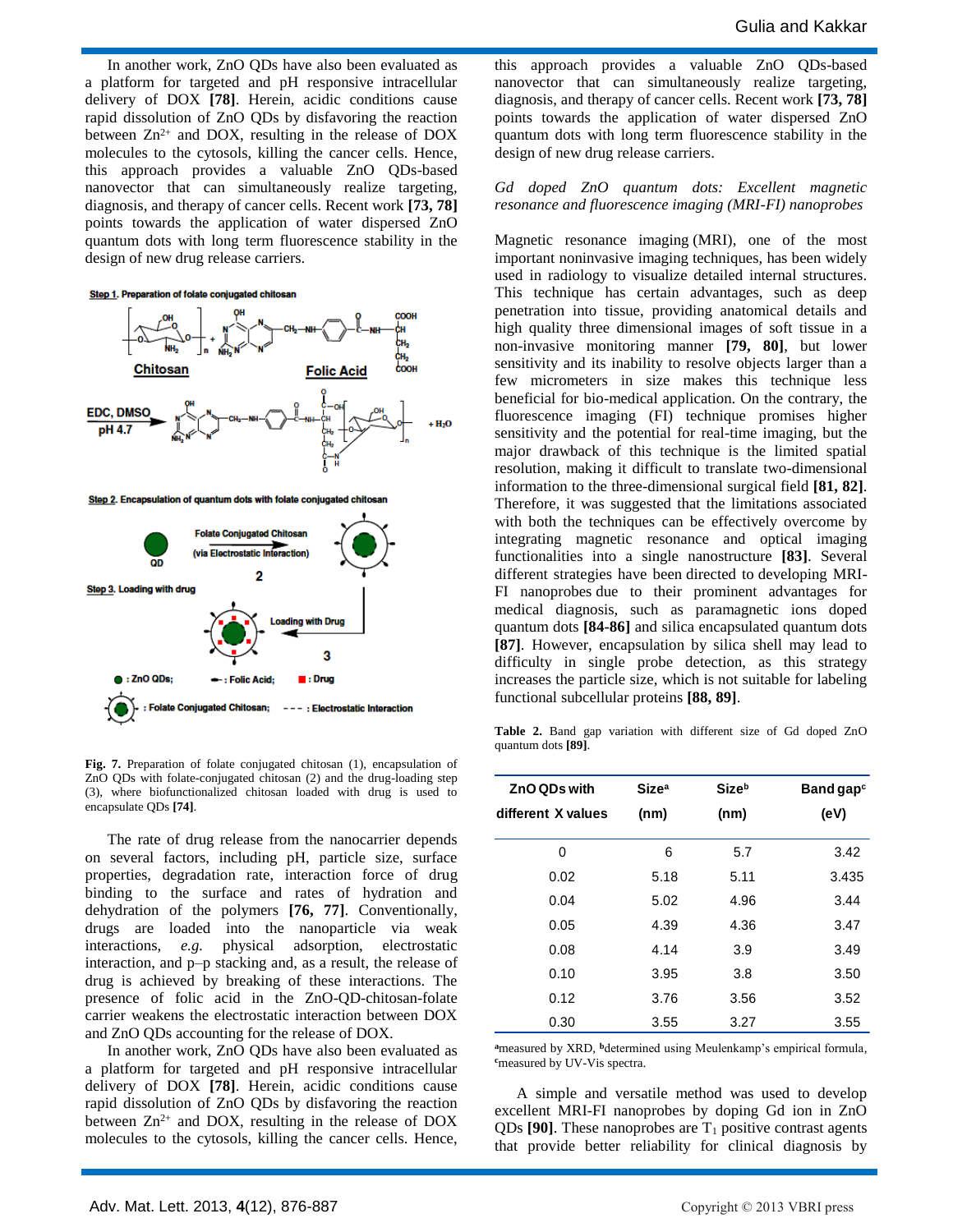fulfilling modern medical criteria such as (a) high relaxivity and quantum yield, (b) small size, (c) simple costeffectiveness, (d) low toxicity, and (e) chemical stability in air for optimal therapy. **Table 2** demonstrates the variation of band gap with different X (actual molar ratio of Gd/Zn) values. On decreasing the X value, blue shift of fluorescence spectra of ZnO QDs is observed owing to the quantum confinement.

The nanoprobes, with exceptionally small size and enhanced fluorescence resulting from Gd doping, are ideally suitable for biological and medical fields. They can successfully label HeLa cells in a short time and show no evidence of toxicity on cell growth, even at concentrations up to 1 mM, especially in comparison with the traditional PEGylated CdSe/ZnS or CdSe/CdS QDs, suggesting Gddoped nanoprobes would find a broad range of applications in the biomedical field by functionalizing these nanoprobes with target ligands.

#### *Bio-mimetic ZnO quantum dots: Novel sensors for allergens and antigens*

ZnO quantum dots (QDs) have been increasingly utilized as labeling probes because of their unique properties, such as high aspect ratio, substantial optical and electronic signal amplification and unique coding capabilities **[91-93]**. The isoelectric point (IEP) of ZnO is as high as about 9.5, which is suitable for immobilization of biomolecules with low IEP through electrostatic attraction **[94]** and also ZnO's transparency under visible light and its high environmental and electrical stability make it suitable for biosensing **[95]**. Carbohydrate antigen 19-9 (CA 19-9), a preferred label for pancreatic cancer, is highly lethiferous sarcomata and difficult to be diagnosed early. Although several methods, such as electric field-driven assay **[96]**, immobilized horseradish peroxidase assay **[97],** and chemiluminescent multiplex assay **[98]** have been used for the detection of CA 19-9, none has so far been free from certain disadvantages. Recently, sandwich-type immunoassays to detect the carbohydrate antigen (CA 19-9) have been developed **[99]**.

A sandwich type structure is formed by the conjugation of ZnO quantum dots with the antibody for CA 19-9 through immunoreactions of CA 19-9 antibodies and antigen. The ZnO QDs linked to the substrate were dissolved in acidic media, and the solution containing  $\mathbb{Z}n^{2+}$ was accumulated at the electrode and analyzed by square wave stripping voltammetry (SWSV). The resulting immunosensor exhibited high sensitivity and selectivity in detection of antigens due to stable immobilization based on the high IEP of ZnO. The biomimetic nature and high isoelectric point of ZnO QD is also favorable for the construction of a QD-biomolecule assembly for development of biological quantum probes. A concanavalin A (Con A) based sensor for direct electrochemical detection of allergy chicken (CHOM) based on ZnO QDs and a CHOM bioconjugate has been presented **[100]**. The CHOM molecules accumulated onto ZnO QDs through electrostatic interaction between the positively charged QDs surface (IEP  $= 9.5$ ) and the negatively charged protein (IEP  $=$  3.9). The high surface-to-volume ratio of ZnO QDs led to signal amplification for highly sensitive detection of allergens.

*ZnO/Au nanocomposite: A fluorescent sensing platform for DNA detection*

Detection of biomolecules such as peptides, proteins and DNA has been a topic of significant interest due to their wide application in gene therapy, drug discovery, and biomedical studies. For high sensitivity and selectivity of gene detection, several methods have been developed in the past few years **[101-103]**. Most of the methods are based on target hybridization with fluorescence but strong background autofluorescence and low signal sensitivity limits the detection of biomolecules using fluorescence measurements **[104]**. Compared to fluorescence, a detection method based on the Raman signal **[105]** has the advantage that Raman bands are 10-100 times narrower and the Raman responses are less susceptible to photobleaching, enabling the possibility of extended signal averaging to lower detection limits. ZnO quantum dots have characteristic resonance multiple-phonon Raman lines, with an excitation wavelength of 325 nm, which can be used as a characteristic fingerprint signal. Hence, they are very promising materials for analyzing various biological macromolecules such as proteins and DNA. Thiololigonucleotide-modified ZnO/Au nanocomposite probes have been developed for the detection of specific DNA target sequence **[106]** by monitoring the resonant Raman signal of the ZnO/Au nanocomposites on the Au film. A 30 sequence oligonucleotide DNA2 was used as a model target strand, and half of the target sequences were unknown. Polymerase chain reaction (PCR) was employed to amplify the other half of the target, the complement part of DNA1. The 15- nucleotide capture strands (DNA1) were first bound onto a thin gold film via the Au-S covalent bond. Similarly, the ZnO/Au nanocomposites were easily conjugated with the oligonucleotides (DNA3) functionalized with thiols. The ZnO/Au nanocomposites modified with the thiol oligonucleotide (DNA3) probes were then subsequently hybridized with the overhanging portions of the 15-nucleotide target sequence of DNA2. Therefore, the resonant Raman signals from the ZnO/Au-DNA3 probes can be used to accurately detect the presence of the specific target oligonucleotide strands (DNA2).

This method is ultrasensitive, with an effective detection limit of about 1 fM in DNA concentration. In the light of this fact, this method may be useful in diagnosing genetic diseases and drug discovery.

#### *Acetate and nitrate bound ZnO quantum dots: A promising antimicrobial agent*

Antibiotic resistance has become a global public health problem; thus it is important to develop new antibacterial agents. The nanostructured materials have been reported to exhibit antibacterial activity against various microorganisms **[107-110]**. Several metal oxide NPs such as  $TiO<sub>2</sub>$ , MgO and  $ZnO$  have been reported to possess significant antibacterial activity and are found to be superior in terms of safety, durability and heat resistance when compared with conventional organic antibacterial agents **[110, 111]**.

An increased antimicrobial effect of ZnO nanoparticles was observed against the food related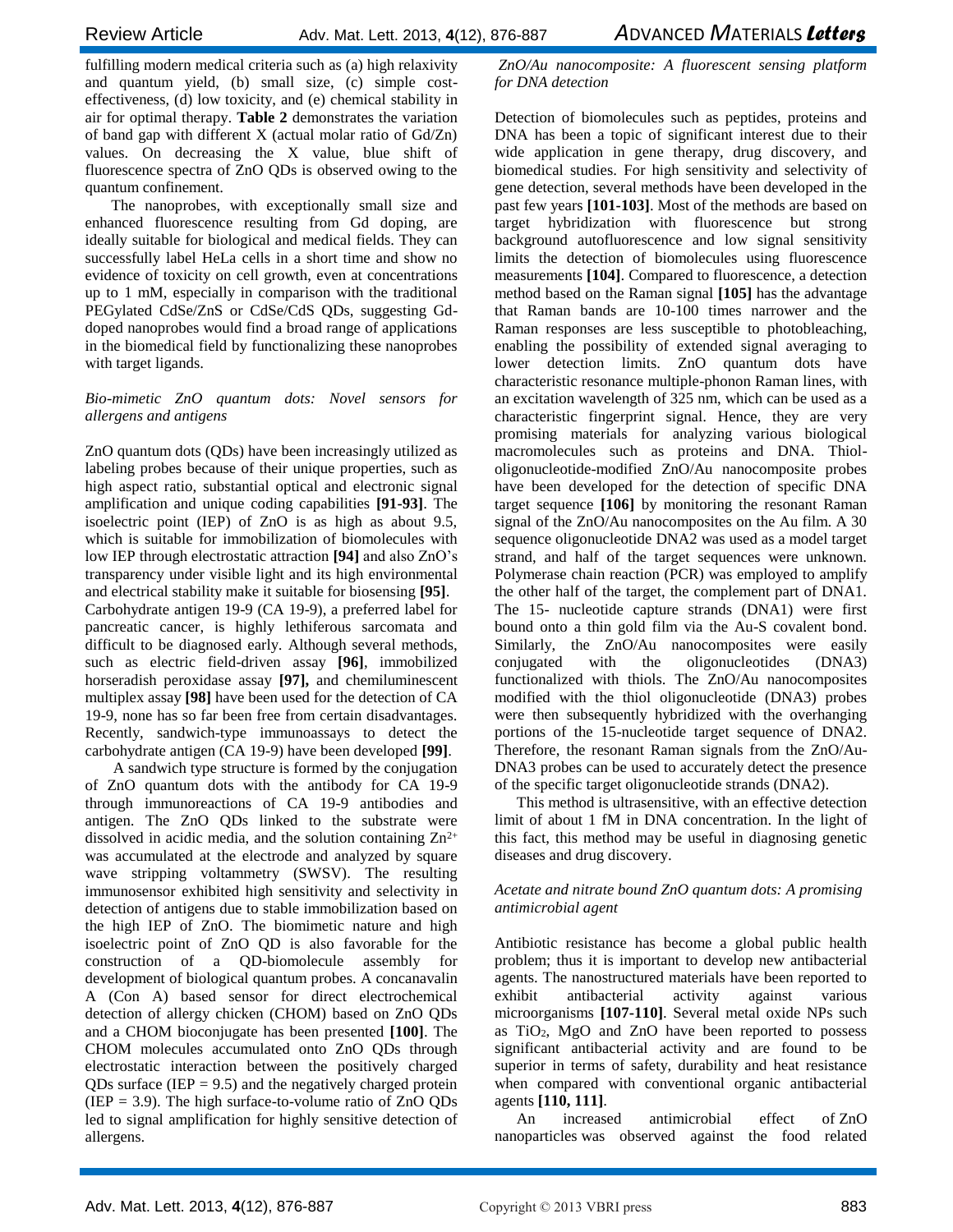bacteria *Bacillus subtilis*, *Escherichia coli* and *Pseudomonas fluorescens* **[112]**. There are also other studies confirming the strong antimicrobial activity of ZnO nanoparticles. For example, treatment with ZnO formulation could lyse the food-borne bacteria *Salmonella typhimurium* and *Staphylococcus aureus* **[113]** and also ZnO nanoparticles (12 nm) were found to inhibit the growth of *Escherichia coli* by disintegrating the cell membrane and increasing the membrane permeability **[114]**. Thus, the above findings prove ZnO nanoparticles to be advantageous even in *in vivo* administration, as they contain the mineral elements essential for human beings and can find applications in food systems, inhibiting the growth of pathogenic bacteria.

Several mechanisms have been proposed to explain the antibacterial activity of ZnO nanoparticles. The production of  $H_2O_2$  from the surface of ZnO is considered as an effective means for the inhibition of bacterial growth **[115, 116**]. Another possible mechanism is the release of  $\text{Zn}^{2+}$ ions, resulting in the damage of the bacterial membrane and direct cellular internalization of ZnO nanoparticles (NPs) **[119]**. A recent study suggested the generation of reactive oxygen species (ROS) by ZnO NPs may lead to oxidative stress and lipid peroxidation, and as a result NPs get internalized resulting in oxidative DNA damage **[120]**.

The ZnO QDs have high concentration of surface defects (loosely bound acetate or nitrate species), which act as trap centers for the conduction electrons **[117]**. Joshi *et al.* studied the role of surface bound anionic species *i.e.* acetate and nitrates, which are conjugate bases of a weak and strong acid, respectively, on ZnO QDs for antibacterial activity against *E. coli* bacteria **[118]**. Under light condition, activation in antibacterial activity of ZnO-Nt (nitrate) QDs and ZnO-Ac (acetate) QDs is attributed to the photoexcitation mechanism where ZnO, being a wide band gap semiconductor, acts as a photocatalyst producing sufficient ROS resulting in the activation of bacterial growth inhibition.

 $O_2 + e^- \rightarrow O_2^ O^{-2} + H^+ \rightarrow \bullet HO_2$ • $HO_2$  + e- +  $H^+$   $\rightarrow$   $H_2O_2$  $OH^- + H^+ \rightarrow \bullet OH$  $\bullet$ OH +  $\bullet$ OH  $\rightarrow$  H<sub>2</sub>O<sub>2</sub>

Under dark condition, ZnO-Ac QDs having acetate defects, show excellent inhibition activity, whereas the presence of the nitrate anion gives very poor inhibition activity. This can be explained as acetate, the conjugate base of a weak acid, attacks the organic molecules and/or functional groups present at the bacterial cell membrane, resulting in the release of the trapped electron at the surface of ZnO, with subsequent reduction of the  $O_2$  present in the surroundings. The formed  $O<sup>2</sup>$  generates sufficient ROS, causing lipid peroxidation of the cell wall, which further leads to an increase in the membrane's permeability and cellular internalization of ZnO QDs **[119, 121]**. On the contrary, nitrate, being a weak base, has weak reactivity and the conduction band electron of ZnO remains trapped on its surface by the nitrate anion species.

Acetate bound ZnO QDs show significant antibacterial activity, not only in the presence of light, but also in the dark, revealing an important role of surface defects or surface adsorbed anionic species. Thus, surface modifications of ZnO QDs with an appropriate anionic species may lead to the design of more specific bactericidal QDs and the use of ZnO is of great advantage, as it contains a mineral element essential to humans.

### **Conclusion**

In recent years, ZnO quantum dots have attracted attention as very promising candidates for optoelectronic, electronic, and biological applications. Low toxicity, low cost, and biocompatibility makes them excellent candidates for *in vivo* bio-imaging, gene/drug delivery and cancer detection. ZnO quantum dots have also promised significant breakthrough in search for antibacterial agents, and in detection of important antigens and allergens due to their high isoelectric points. This review has highlighted recent advancements in the surface modification of ZnO QDs for bio-applications. Surface modified ZnO quantum dots open up new avenues in the field of biology, as these have good fluorescence property, high quantum yield and chemical stability in aqueous solutions as well.

#### **Future perspectives**

QDs have revolutionized the field of medicine. ZnO quantum dots have been gaining attention as promising alternatives to the more widely studied but toxic cadmium based quantum dots. Still, there is an urgent need to study the effect of different surface modifiers on ZnO quantum dots for increased quantum efficiency and better fluorescence stability, which will enable their applications as more sensitive, qualitative and quantitative tools for imaging, diagnosis and better targeting such as drug delivery. The forthcoming years would see their potential applications in different fields such as molecular probes against various biological markers such as free antigens, cell surface markers/antigens, bacteria, viruses and tissues.

#### **Acknowledgement**

One of the authors (SG) thanks the University Grants Commission (UGC) for a Junior Research Fellowship.

#### **Abbreviations**

**CMCD** Carboxymethyl β–cyclodextrin, **FI** Fluorescence imaging, **FRET** fluorescence resonance energy transfer, **IEP** Isoelectric point, **MRI** Magnetic resonance imaging, **MAA** Mercaptoacetic acid, **NPs** Nanoaparticles, **PL QY** Photoluminescence quantum yield, **QDs** Quantum dots, **ROS** Reactive oxygen species.

#### **Reference**

- 1. Rossetti, R.; Nakahara, S.; Brus, L. E. *J. Chem. Phys*. **1983**, *79*, 1086. **DOI:** 10.1063/1.445834
- 2. Ekimov, A. I.; Efros, Al. L.; Onushchenko, A. A. *Solid State Commun*. **1985**, *56*, 921. **DOI:** [10.1016/S0038-1098\(85\)80025-9](http://adsabs.harvard.edu/cgi-bin/nph-abs_connect?fforward=http://dx.doi.org/10.1016/S0038-1098(85)80025-9)
- 3. Bruchez, M. Jr.; Moronne, M.; Gin, P.; Weiss, S.; Alivisatos, A. P. *Science*. **1998**, *281*, 2013.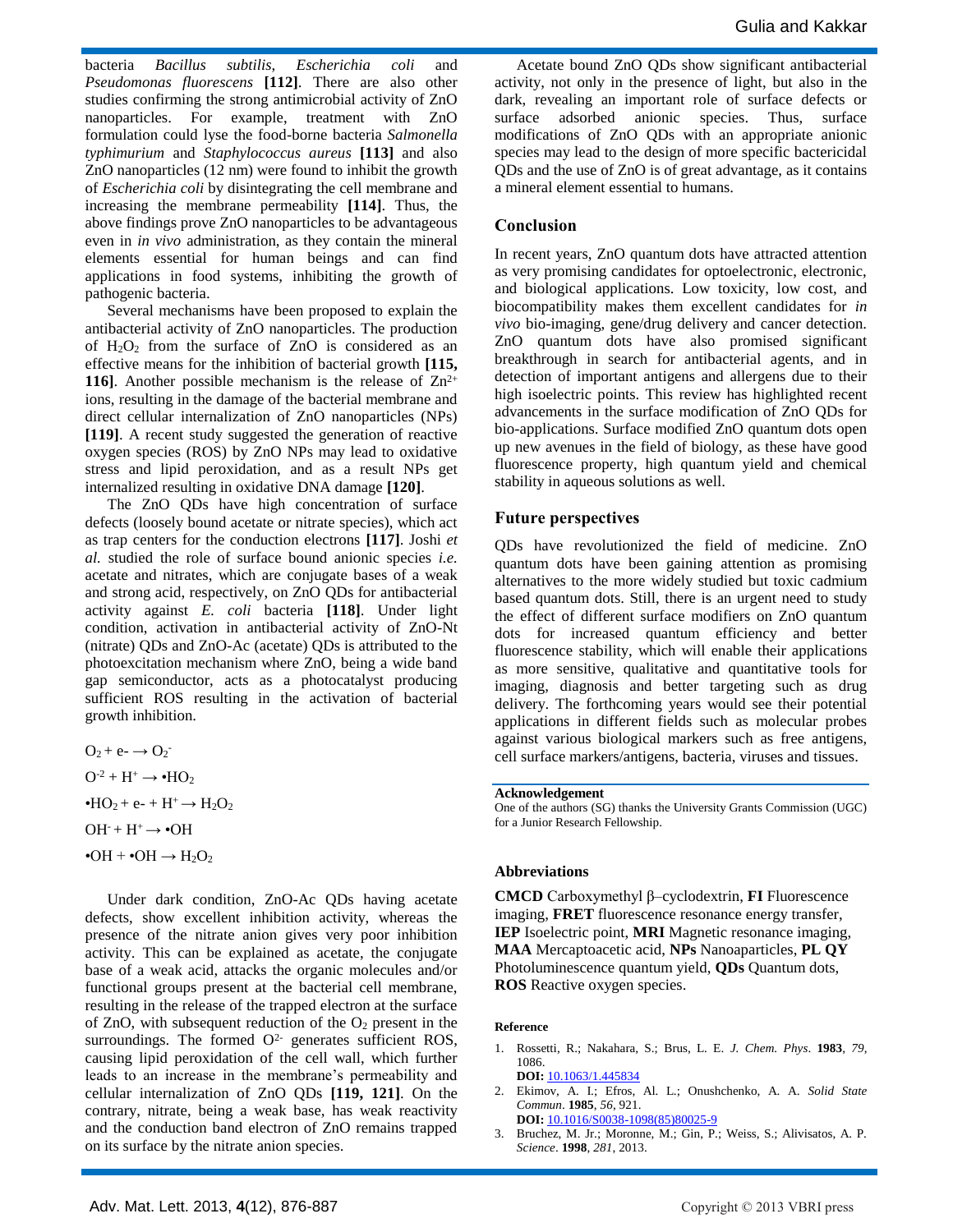**DOI:** 10.1126/science.281.5385.2013

Tiwari, A.; Kobayashi, H. (Eds.), *In Responsive Materials and Methods: State-of-the-Art Stimuli-Responsive Materials and Their Applications*, WILEY-Scrivener Publishing LLC, USA, **2013.**

- 4. Chan, W. C. W.; Nie, S. *Science.* **1998**, *281,* 2016. **DOI:** 10.1126/science.281.5385.2016 Tiwari, A.; Tiwari, A. (Eds.), *In Nanomaterials in Drug Delivery, Imaging, and Tissue Engineering*, WILEY-Scrivener Publishing LLC, USA, **2013.**
- 5. Drbohlavova, J.; Adam, V.; Kirzek, R.; Hubalek, *J. Int. J. Mol. Sci.*  **2009**, *10,* 656.
- **DOI:** [10.3390/ijms10020656](http://www.mdpi.com/1422-0067/10/2/656)
- 6. Aldeek, F.; Balan, L.; Lambert, J.; Schneider, R. *Nanotechnology*. **2008**, *19,* 475401. **DOI:** 10.1088/0957-4484/19/47/475401
- 7. Law, W. -C.; Yong, K. -T.; Roy, I.; Ding, H.; Hu, R.; Zhao, W.; Prasad, P. N. *Small*. **2009**, *5*, 1302. **DOI:** [10.1002/smll.200801555](http://onlinelibrary.wiley.com/doi/10.1002/smll.200801555/abstract)
- 8. Dumas, E.; Gao, C.; Suffern, D.; Bradforth, S. E.; Dimitrijevic, N. M.; Nadeau, J. L. *Environ. Sci. Technol.* **2010**, *44*, 1464. **DOI:** [10.1021/es902898d](http://pubs.acs.org/doi/abs/10.1021/es902898d)
- 9. Schneider, R.; Wolpert, C.; Guilloteau, H.; Balan, L.; Lambert, J.; Merlin, C. *Nanotechnology*. **2009**, *20*, 225101. **DOI:** [10.1088/0957-4484/20/22/225101](http://iopscience.iop.org/0957-4484/20/22/225101)
- 10. Joo, J.; Kwon, S. G.; Yu, J. H.; Hyeon, T. *Adv. Mater*. **2005**, *17*, 1873.
	- **DOI:** 10.1002/adma.200402109
- 11. Kohls, M.; Schmidt, T.; Katschorek, H.; Spanhel, L.; Müller, G.; Mais, N.; Wolf, A.; Forchel, A. *Adv. Mater*. **1999**, *11*, 288. **DOI:** 10.1002/(SICI)1521-4095(199903)11:4<288
- 12. Qu, F.; Santos, D. R. Jr.; Dantas, N. O.; Monte, A. F. G.; Morais, P. C. *Physica E-Low-Dimensional Systems and Nanostructures*. **2004**, *23*, 410.
- **DOI:** 10.1016/j.physe.2003.12.137 13. Tong, Y. H.; Liu, Y. C.; Lu, S. X.; Dong, L.; Chen, S. J.; Xiao, Z. Y. *J. Sol-Gel. Sci. Techn*. **2004**, *30*, 157.
- **DOI:** [10.1023/B:JSST.0000039500.48283.5a](http://link.springer.com/article/10.1023%2FB%3AJSST.0000039500.48283.5a) 14. Lin, K. -F.; Cheng, H. -M.; Hsu, H. -C.; Lin, L. -J.; Hsieh, W. -F. *Chem*. *Phys*. *Lett.* **2005**, *409*, 208. **DOI:** 10.1016/j.cplett.2005.05.027
- Chey, C.O.; Patra, H.K.; Tengdelius, M.; Golabi, M.; Parlak, O.; Imani, R.; Elhag, S.A.; Yandi, W.; Tiwari, A. *Adv. Mat. Lett.* **2013**, *4*, 591.
- 15. Millers, D.; Grigorjeva, L.; Łojkowski, W.; Strachowski, T. *Radiat. Meas.* **2004**, *38*, 589. **DOI:** [10.1016/j.radmeas.2004.05.001](http://pubget.com/paper/pgtmp_e23afc5c3701634b6e556db17d25981d/Luminescence_of_ZnO_nanopowders)

Tiwari, A.; Ramalingam, M.; Kobayashi, H.; Turner, A.P.F. *In [Biomedical materials and diagnostic devices](http://books.google.com/books?hl=en&lr=&id=bqmZd6_McQ8C&oi=fnd&pg=PR3&dq=info:wJKjfo734XYJ:scholar.google.com&ots=CtZ14EmkWw&sig=TaQ6iB-5BayVBGIO48tjP1aw89c)*, WILEY-Scrivener Publishing LLC, USA, **2012.**

- 16. Gupta, K. C.; Jabrail, F. H. *Carbohyd. Polym.* **2006**, *66*, 43. **DOI:** 10.1016/j.carbpol.2006.02.019
- 17. Kumar, S.; Gupta, V.; Sreenivas, K. *Nanotechnology* **2005**, *16*, 1167. **DOI:** 10.1088/0957-4484/16/8/031 Shukla, S.K.; Vamakshi, Minakshi, Bharadavaja, A.; Shekhar, A.; Tiwari, A. *Adv. Mat. Lett.* **2012**, *3*, 421.
- 18. Tian, Z. R.; Voigt, J. A.; Liu, J.; Mckenzie, B.; Mcdermott, M. J.; Rodriguez, M. A.; Konishi, H.; Xu, H. *Nat. Mater*. **2003**, *2*, 821. **DOI:** [10.1038/nmat1014](http://www.nature.com/nmat/journal/v2/n12/abs/nmat1014.html)
- 19. Wang, Z. L. *J. Phys.: Condens. Matter.* **2004**, *16*, R829. **DOI:** [10.1088/0953-8984/16/25/R01](http://iopscience.iop.org/0953-8984/16/25/R01)
- 20. Frasco, M. F.; Chaniotakis, N. *Sensors*. **2009**, *9*, 7266. **DOI:** [10.3390/s90907266](http://www.mdpi.com/1424-8220/9/9)
- 21. Zhang, L.; Yin, L.; Wang, C.; Lun, N.; Qi, Y.; Xiang, D. *J. Phys. Chem. C*. **2010**, *114*, 9651. **DOI:** [10.1021/jp101324a](http://pubs.acs.org/doi/abs/10.1021/jp101324a)
- 22. Xiong, H. -M. *J. Mater. Chem.* **2010**, *20*, 4251. **DOI:** [10.1039/B918413A](http://pubs.rsc.org/en/content/articlelanding/2010/JM/b918413a)
- 23. Lin, K. -F.; Cheng, H. -M.; Hsu, H. -C.; Lin, L. -J.; Hsieh, W. -F. *Chem*. *Phys*. *Lett.* **2005**, *409*, 208. **DOI:** 10.1016/j.cplett.2005.05.027
- 24. Ajimsha, R. S.; Anoop, G.; Aravind, A.; Jayaraj, M. K. *Electrochem. Solid-State Lett*. **2008**, *11*, K14. **DOI:** 10.1149/1.2820767
- 25. Zhuang, J.; Liu, M.; Liu, H. *Sci. China Ser B-Chem*. **2009**, *52*, 2125. **DOI:** [10.1007/s11426-009-0198-5](http://link.springer.com/article/10.1007%2Fs11426-009-0198-5?LI=true)
- 26. Tiwari, A.; Mishra, A. K.; Kobayashi, H.; Turner, A. P. F. *Intelligent Nanomaterials*, WILEY-Scrivener Publishing LLC, USA, **2012**, pp. 23-24. **ISBN:** 978-04-709387-99
- 27. Xiong, H. -M.; Wang, Z. -D.; Xia, Y. -Y. *Adv. Mater*. **2006**, *18*, 748. **DOI:** [10.1002/adma.200501899](http://onlinelibrary.wiley.com/doi/10.1002/adma.200501899/abstract)
- 28. Xiong, H. -M.; Xie, D. -P.; Guan, X. -Y.; Tan, Y. -J.; Xia, Y. -Y. *J. Mater. Chem.* **2007**, *17*, 2490. **DOI:** [10.1039/B700176B](http://pubs.rsc.org/en/Content/ArticleLanding/2007/JM/b700176b)
- 29. Xiong, H. -M.; Xu, Y.; Ren, Q. -G.; Xia, Y. -Y. *J. Am. Chem. Soc*. **2008**, *130*, 7522. **DOI:** [10.1021/ja800999u](http://pubs.acs.org/doi/abs/10.1021/ja800999u)
- 30. Zhang, P.; Liu, W. *Biomaterials*. **2010**, *31*, 3087. **DOI:** [10.1016/j.biomaterials.2010.01.007](http://www.sciencedirect.com/science/article/pii/S0142961210000086)
- 31. Yan, E.; Wang, C.; Wang, S.; Sun, L.; Wang, Y.; Fan, L.; Zhang, D. *Mater. Sci. Eng. B*. **2011**, *176*, 458. **DOI:** [10.1016/j.mseb.2011.01.005](http://www.sciencedirect.com/science/article/pii/S0921510711000213)
- 32. Shukla, S. K.; Deshpande, S. R.; Shukla, S. K.; Tiwari, A. *Talanta*  **2012**, *99*, 283. **DOI:** 10.1016/j.talanta.2012.05.052 Shukla, S.K.; Tiwari, A.; Parashar, G.K.; Mishra, A.P.; Dubey, G.C. *Talanta*, **2009**, *80*, 565.
- 33. Bruce, I. J.; Sen, T. *Langmuir*. **2005**, *21*, 7029. **DOI:** 10.1021/la050553
- 34. Soares, J. W.; Whitten, J. E.; Oblas, D. W.; Steeves, D. M. *Langmuir*. **2008**, *24*, 371. **DOI:** [10.1021/la702834w](http://pubs.acs.org/doi/abs/10.1021/la702834w)
- 35. Jana, N. R.; Yu, H. -H.; Ali, E. M.; Zheng, Y.; Ying, J. Y. *Chem. Commun.* **2007**, *1406*. **DOI:** 10.1039/B613043G
- 36. Wu, Y. L.; Lim, C. S.; Fu, S.; Tok, A. I. K.; Lau, H. M.; Boey, F. Y. C.; Zheng, X. T. *Nanotechnology*. **2007**, *18*, 215604. **DOI:** [10.1088/0957-4484/18/21/215604](http://iopscience.iop.org/0957-4484/18/21/215604)
- 37. Moussodia, R. -O.; Balan, L.; Merlin, C.; Mustin, C.; Schneider, R. *J. Mater. Chem.* **2010**, *20*, 1147. **DOI:** 10.1039/B917629B
- 38. Rakshit, S.; Vasudevan, S. *ACS Nano*. **2008**, *2*, 1473. **DOI:** 10.1021/nn800152a
- 39. Liu, J.; Mendoza, S.; Román, E.; Lynn, M. J.; Xu, R.; Kaifer, A. E. *J. Am. Chem. Soc.* **1999**, *121*, 4304. **DOI:** 10.1021/ja990330n
- 40. Kachynski, A. V.; Kuzmin, A. N.; Nyk, M.; Roy, I.; Prasad, P. N. *J. Phys. Chem. C.* **2008**, *112*, 10721. **DOI:** 10.1021/jp801684j
- 41. Cao, Y. C. *Science*. **2011**, *332,* 48. **DOI:** 10.1126/science.1203702
- 42. Norris, D. J.; Efros, A. L.; Erwin, S. C. *Science*. **2008**, *319*, 1776. **DOI:** 10.1126/science.1143802
- 43. Wang, F.; Liu, X. *Chem. Soc. Rev*. **2009**, *38*, 976. **DOI:** [10.1039/B809132N](http://pubs.rsc.org/en/content/articlehtml/2009/cs/b809132n)
- 44. Ntwaeaborwa, O. M.; Holloway, P. H. *Nanotechnology*. **2005**, *16*, 865. **DOI:** 10.1088/0957-4484/16/6/042
- 45. Yu, Y.; Chen, D.; Huang, P.; Lin, H.; Wang, Y. *Ceram. Int.* **2010**, *36*, 1091. **DOI:** [10.1016/j.ceramint.2009.12.007](http://www.sciencedirect.com/science/article/pii/S0272884209004672)
- 46. Gu, F.; Wang, S. F.; Lü, M. K.; Zhou, G. J.; Xu, D.; Yuan, D. R. *Langmuir*. **2004**, *20*, 3528. **DOI:** 10.1021/la049874f
- 47. Karthikeyan, B.; Sandeep, C. S. S.; Pandiyarajan, T.; Venkatesan, P.; Philip, R. *Appl. Phys. A: Mater. Sci. Process*. **2011**, *102*, 115. **DOI:** 10.1007/s00339-010-6014-4
- 48. Jia, T.; Wang, W.; Long, F.; Fu, Z.; Wang, H.; Zhang, Q. *Mater. Sci. Eng. B*. **2009**, *162*, 179.
- **DOI:** 10.1016/j.mseb.2009.04.004 49. Liu, Y.; Xu, C.; Yang, Q. *J. Appl. Phys.* **2009**, *105*, 084701. **DOI:** 10.1063/1.308888
- 50. Liu, Y.; Ai, K.; Yuan, Q.; Lu, L. *Biomaterials*. **2011**, *32*, 1185. **DOI:** 10.1016/j.biomaterials.2010.10.022
- 51. Dutta, R. K.; Sharma, P. K.; Pandey, A. C. *J. Nanopart. Res*. **2010**, *12*, 1211.
- **DOI:** [10.1007/s11051-009-9801-0](http://link.springer.com/article/10.1007%2Fs11051-009-9801-0) 52. Katragadda, C. S.; Choudhury, P. K.; Murthy, P. N. *Indian J. Pharm. Educ. Res*. **2010**, *44*, 109.
- 53. Al-Jamal, W. T.; Al-Jamal, K. T.; Tian, B.; Cakebread, A.; Halket, J. M.; Kostarelos, K. *Mol. Pharmaceutics*. **2009**, *6*, 520.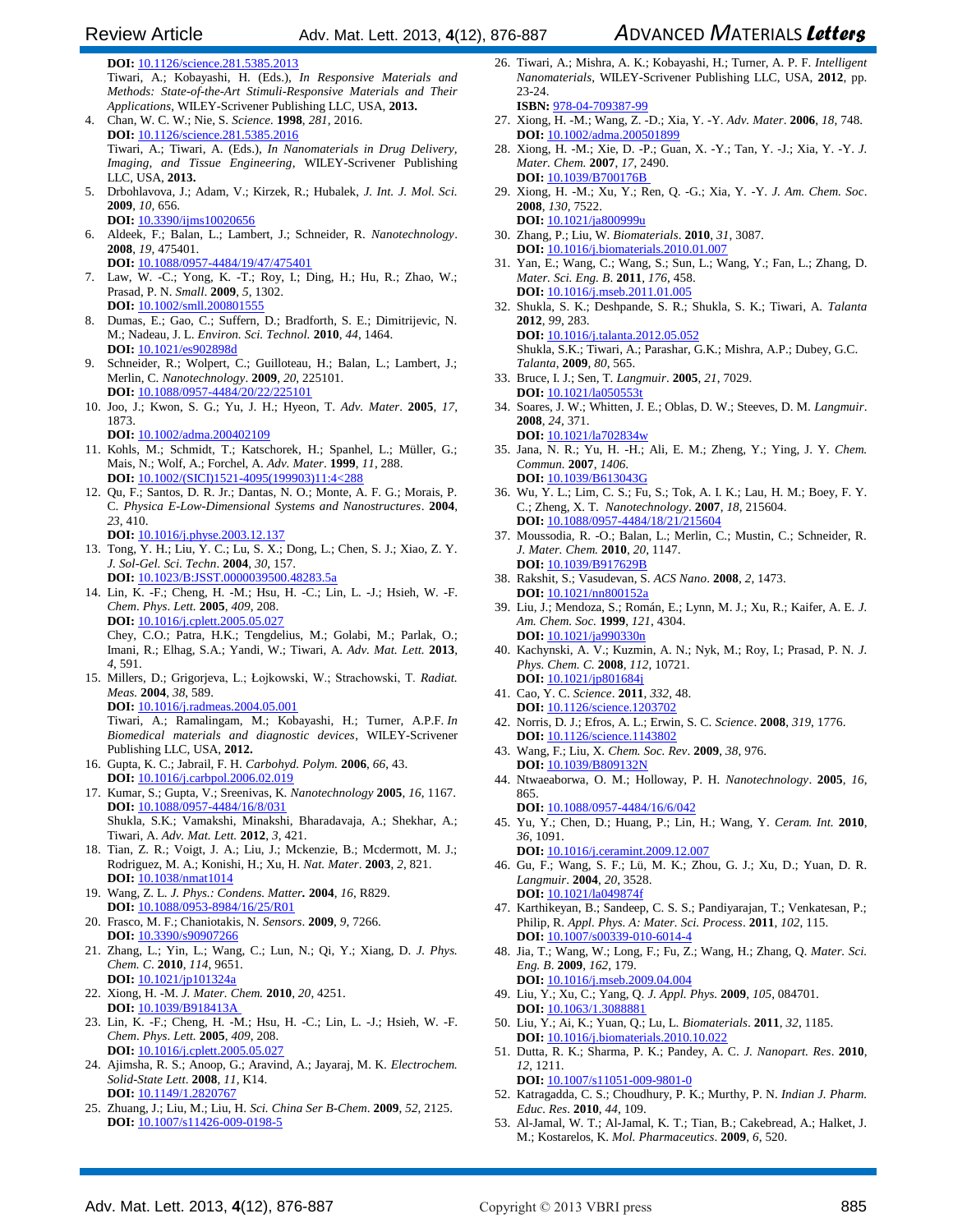**DOI:** 10.1021/mp800187d

- 54. Qi, L.; Gao, X. *Expert. Opin. Drug Deliv.* **2008**, *5*, 263.
- 55. Yezhelyev, M. V.; Qi, L.; O'Regan, R. M.; Nie, S.; Gao, X. *J. Am. Chem. Soc.* **2008**, *130*, 9006. **DOI:** [10.1021/ja800086u](http://pubs.acs.org/doi/abs/10.1021/ja800086u)
- 56. Qi, L.; Gao, X. *ACS Nano*. **2008**, *2*, 1403. **DOI:** 10.1021/nn800280r
- 57. Klein, S.; Zolk, O.; Fromm, M. F.; Schrődl, F.; Neuhuber, W.; Kryschi, C. *Biochem. Biophys. Res. Commun.* **2009**, *387*, 164. **DOI:** 10.1016/j.bbrc.2009.06.144
- 58. Walther, C.; Meyer, K.; Rennert, R.; Neundorf, I. *Bioconjugate Chem.* **2008**, *19*, 2346. **DOI:** [10.1021/bc800172q](http://pubs.acs.org/doi/abs/10.1021/bc800172q)
- 59. Li, D.; Li, G. P.; Guo, W. W.; Li, P. C.; Wang, E. K.; Wang, J. *Biomaterials*. **2008**, *29*, 2776.
- **DOI:** [10.1016/j.biomaterials.2008.03.007](http://www.ncbi.nlm.nih.gov/pubmed/18377981) 60. Srinivasan, C.; Lee, J.; Papadimitrakopoulos, F.; Silbart, L. K.; Zhao, M. H.; Burgess, D. J. *Mol. Ther*. **2006**, *14*, 192.
- **DOI:** [10.1016/j.ymthe.2006.03.010](http://www.nature.com/mt/journal/v14/n2/abs/mt20061286a.html) 61. Zhang, P.; Liu, W. *Biomaterials*. **2010**, *31*, 3087. **DOI:** [10.1016/j.biomaterials.2010.01.007](http://www.sciencedirect.com/science/article/pii/S0142961210000086)
- 62. Moghimi, S. M.; Rajabi-Siahboomi, A. R. *Adv. Drug Deliver. Rev*. **2000**, *41*, 129. **DOI:** 10.1016/S0169-409X(99)00060-5
- 63. Jaracz, S.; Chen, J.; Kuznetsova, L. V.; Ojima, I. *Bioorg. Med. Chem*. **2005**, *13*, 5043.
- **DOI:** 10.1016/j.bmc.2005.04.084 64. Antony, A. C. *Annu. Rev. Nutr.* **1996**, *16*, 501. Folate receptors. **DOI:** 10.1146/annurev.nu.16.070196.002441
- 65. Lu, Y.; Low, P. S. *Adv. Drug Deliver. Rev*. **2002**, *54*, 675. **DOI:** 10.1016/S0169-409X(02)00042-X
- 66. Maziarz, K. M.; Monaco, H. L.; Shen, F.; Ratnam, M. *J. Biol. Chem.* **1999**, *274*, 11086.
- **DOI:** [10.1074/jbc.274.16.11086](http://www.jbc.org/content/274/16/11086.abstract) 67. Weitman, S. D.; Lark, R. H.; Coney, L. R.; Fort, D. W.; Frasca, V.;
- Zurawski, V. R. Jr.; Kamen, B. A. *Cancer Res*. **1992**, *52*, 3396. 68. Dutta, P. K.; Ravikumar, M. N. V.; Dutta, J. *J. Macromol. Sci., Part C- Polym. Rev.* **2002**, *C42*, 307. **DOI:** 10.1081/MC-120006451
- Mourya, V.K.; Inamdar, N.N.; Tiwari, A. *Adv. Mat. Lett.* **2010**, *1*, 11. 69. Shukla, S.K.; Mishra A.K.; Arotiba, O.A.; Mamba, B.B. *Int. J. Biol. Macromol.* **2013**, 59, 46.
- **DOI:** 10.1016/j.ijbiomac.2013.04.043 Tiwari, A. *Journal of Inorganic and Organometallic Polymers and Materials*, **2009**, *19*, 361.
- 70. Hirano, S. *Biotechnol. Annu. Rev*. **1996**, *2*, 237. **DOI:** 10.1016/S1387-2656(08)70012-7
- 71. Gupta, K. C.; Jabrail, F. H. *Carbohyd. Polym*. **2006**, *66*, 43. **DOI:** [10.1016/j.carbpol.2006.02.019](http://europepmc.org/abstract/AGR/IND43853753)
- 72. Jamieson, T.; Bakhshi, R.; Petrova, D.; Pocock, R.; Imani, M.; Seifalian, A. M. *Biomaterials*. **2007**, *28*, 4717. **DOI:** 10.1016/j.biomaterials.2007.07.014
- 73. Weng, K. C.; Noble, C. O.; Papahadjopoulos-Sternberg, B.; Chen, F. F.; Drummond, D. C.; Kirpotin, D. B.; Wang, D.; Hom, Y. K.; Hann, B.; Park, J. W. *Nano Lett*. **2008**, *8*, 2851. **DOI:** 10.1021/nl801488
- 74. Derfus, A. M.; Chan, W. C. W.; Bhatia, S. N. *Nano Lett.* **2004**, *4*, 11. **DOI:** [10.1021/nl0347334](http://adsabs.harvard.edu/abs/2004NanoL...4...11D)
- 75. Yuan, Q.; Hein, S.; Misra, R. D. K. *Acta Biomater*. **2010**, *6*, 2732. **DOI:** [10.1016/j.actbio.2010.01.025](http://www.sciencedirect.com/science/article/pii/S174270611000036X)
- 76. Yuan, Q.; Venkatasubramanian, R.; Hein, S.; Misra, R. D. K. *Acta Biomater*. **2008**, *4*, 1024. **DOI:** [10.1016/j.actbio.2008.02.002](http://www.sciencedirect.com/science/article/pii/S1742706108000433)
	- Ramalingam, M.; Tiwari, A.; Ramakrishna, S.; Kobayashi, H. In Integrated Biomaterials for Biomedical Technology, WILEY-Scrivener Publishing LLC, USA, **2012.**
- 77. Zhang, J.; Misra, R. D. K. *Acta Biomater*. **2007**, *3*, 838. **DOI:** [10.1016/j.actbio.2007.05.011](http://www.sciencedirect.com/science/article/pii/S1742706107000888) Tiwari, A.; Prabaharan, M. *Journal of Biomaterials Science, Polymer Edition*, **2010**, *21*, 937.
- 78. Muhammad, F.; Guo, M.; Guo, Y.; Qi, W.; Qu, F.; Sun, F.; Zhao, H.; Zhu, G. *J. Mater. Chem*. **2011**, *21*, 13406. **DOI:** 10.1039/C1JM12119G
- 79. Lauffer, R. B. *Chem. Rev.* **1987**, *87*, 901. **DOI:** 10.1021/cr00081a003
- 80. Mulder, W. J. M.; Strijkers, G. J.; van Tilborg, G. A. F.; Griffioen, A. W.; Nicolay, K. *NMR Biomed*. **2006**, *19*, 142. **DOI:** [10.1002/nbm.1011](http://onlinelibrary.wiley.com/doi/10.1002/nbm.1011/abstract)
- 81. Bridot, J. -L.; Faure, A. -C.; Laurent, S.; Rivière, C.; Billotey, C.; Hiba, B.; Janier, M.; Josserand, V.; Coll, J. -L.; Elst, L. V.; Muller, R.; Roux, S.; Perriat, P.; Tillement, O. *J. Am. Chem. Soc.* **2007**, *129*, 5076. **DOI:** 10.1021/ja068356j

Patra, H.K.; Khaliq, N.U.; Romu, T.; Wiechec, E.; Borga, M.; Turner, A.P.F.; Tiwari, A. Advanced Healthcare Materials, Published Online, **2013**. **DOI:** [10.1002/adhm.201300225](http://onlinelibrary.wiley.com/doi/10.1002/adhm.201300225/abstract;jsessionid=C31FAE6BC94234846887DE9BFC291D26.f01t02?deniedAccessCustomisedMessage=&userIsAuthenticated=false)

- 82. Tsai, C. -P.; Hung, Y.; Chou, Y. -H.; Huang, D. -M.; Hsiao, J. -K.; Chang, C.; Chen, Y. -C.; Mou, C. -Y. *Small*. **2008**, *4*, 186. **DOI:** [10.1002/smll.200700457](http://onlinelibrary.wiley.com/doi/10.1002/smll.200700457/abstract)
- 83. Lewin, M.; Carlesso, N.; Tung, C. -H.; Tang, X. -W.; Cory, D.; Scadden, D. T.; Weissleder, R. *Nat. Biotechnol*. **2000**, *18*, 410. **DOI:** 10.1038/74464
- 84. Li, I. -F.; Yeh, C. -S. *J. Mater. Chem*. **2010**, *20*, 2079. **DOI:** 10.1039/b924089f
- 85. Santra, S.; Yang, H.; Holloway, P. H.; Stanley, J. T.; Mericle, R. A. *J. Am. Chem. Soc*. **2005**, *127*, 1656. **DOI:** 10.1021/ja0464140
- 86. Wang, S.; Jarrett, B. R.; Kauzlarich, S. M.; Louie, A. Y. *J. Am. Chem. Soc.* **2007**, *129*, 3848. **DOI:** [10.1021/ja065996d](http://pubs.acs.org/doi/abs/10.1021/ja065996d)
- 87. Ai, K.; Zhang, B.; Lu, L. *Angew. Chem. Int. Ed*. **2009**, *48*, 304. **DOI:** 10.1002/anie.200804231
- 88. Drummond, D. C.; Meyer, O.; Hong, K.; Kirpotin, D. B.; Papahadjopoulos, D. *Pharmacol. Rev.* **1999**, *51*, 691.
- 89. Medintz, I. L.; Uyeda, H. T.; Goldman, E. R.; Mattoussi, H. *Nat. Mater*. **2005**, *4*, 435. **DOI:** 10.1038/nmat1390
- 90. Liu, Y.; Ai, K.; Yuan, Q.; Lu, L. *Biomaterials*. **2011**, *32*, 1185. **DOI:** 10.1016/j.biomaterials.2010.10.022
- 91. Penn, S. G.; He, L.; Natan, M. *J. Curr. Opin. Chem. Biol*. **2003**, *7*, 609.
- **DOI:** 10.1016/j.cbpa.2003.08.013 92. Rosi, N. L.; Mirkin, C. A. *Chem. Rev*. **2005**, *105*, 1547. **DOI:** 10.1021/cr030067
- 93. Wang, J. *Small*. **2005**, *1*, 1036. **DOI:** [10.1002/smll.200500214](http://onlinelibrary.wiley.com/doi/10.1002/smll.200500214/abstract)
- 94. Gu, B. X.; Xu, C. X.; Zhu, G. P.; Liu, S. Q.; Chen, L. Y.; Li, X. S. *J. Phys. Chem. B*. **2009**, *113*, 377. **DOI:** 10.1021/jp808001c
- 95. Brayner, R.; Ferrari-lliou, R.; Brivois, N.; Djediat, S.; Benedetti, M. F.; Fiévet, F. *Nano Lett.* **2006**, *6*, 866. **DOI:** 10.1021/nl052326h
- 96. Wu, J.; Yan, Y.; Yan, F.; Ju, H. *Anal. Chem*. **2008**, *80*, 6072. **DOI:** [10.1021/ac800905k](http://pubs.acs.org/doi/abs/10.1021/ac800905k)
- 97. Dan, D.; Xiaoxing, X.; Shengfu, W.; Aidong, Z. *Talanta.* **2007**, *71*, 1257.

**DOI:** 10.1016/j.talanta.2006.06.028

- 98. Fu, Z. F.; Yang, Z.; Tang, J.; Liu, H.; Yan, F.; Ju, H. *Anal. Chem*. **2007**, *79*, 7376. **DOI:** 10.1021/ac0711900
- 99. Gu, B.; Xu, C.; Yang, C.; Li, S.; Wang, M. *Biosens. Bioelectron*. **2011**, *26*, 2720.

**DOI:** [10.1016/j.bios.2010.09.031](http://www.sciencedirect.com/science/article/pii/S0956566310006457)

- 100. Yang, C.; Gu, B.; Xu, C.; Xu, X. *J. Electroanal. Chem.* **2011**, *660*, 97. **DOI:** [10.1016/j.jelechem.2011.06.011](http://pubget.com/paper/pgtmp_5b5ffd95ff7afaf71f229df177db303c/Self_assembled_ZnO_quantum_dot_bioconjugates_for_direct_electrochemical_determination_of_allergen)
- 101. Hansen, J. A.; Mukhopadhyay, R.; Hansen, J. Ø.; Gothelf, K. V. *J. Am. Chem. Soc.***2006**, *128*, 3860. **DOI:** 10.1021/ja0574116
- 102. Wang, J.; Xu, D.; Polsky, R. *J. Am. Chem. Soc.* **2002**, *124*, 4208. **DOI:** [10.1021/ja0255709](http://pubs.acs.org/doi/abs/10.1021/ja0255709)
- 103. Zhao, X.; Tapec-Dytioco, R.; Tan, W. *J. Am. Chem. Soc*. **2003**, *125*, 11474.
- **DOI:** [10.1021/ja0358854](http://pubs.acs.org/doi/abs/10.1021/ja0358854) 104. So, M. -K.; Xu, C.; Loening, A. M.; Gambhir, S. S.; Rao, J. *Nat. Biotechnol*. **2006**, *24*, 339. **DOI:** [10.1038/nbt1188](http://www.nature.com/nbt/journal/v24/n3/full/nbt1188.html)
- 105. Grubisha, D. S.; Lipert, R. J.; Park, H. -Y.; Driskell, J.; Porter, M. D. *Anal. Chem*. **2003**, *75*, 5936. **DOI:** [10.1021/ac034356f](http://pubs.acs.org/doi/abs/10.1021/ac034356f)